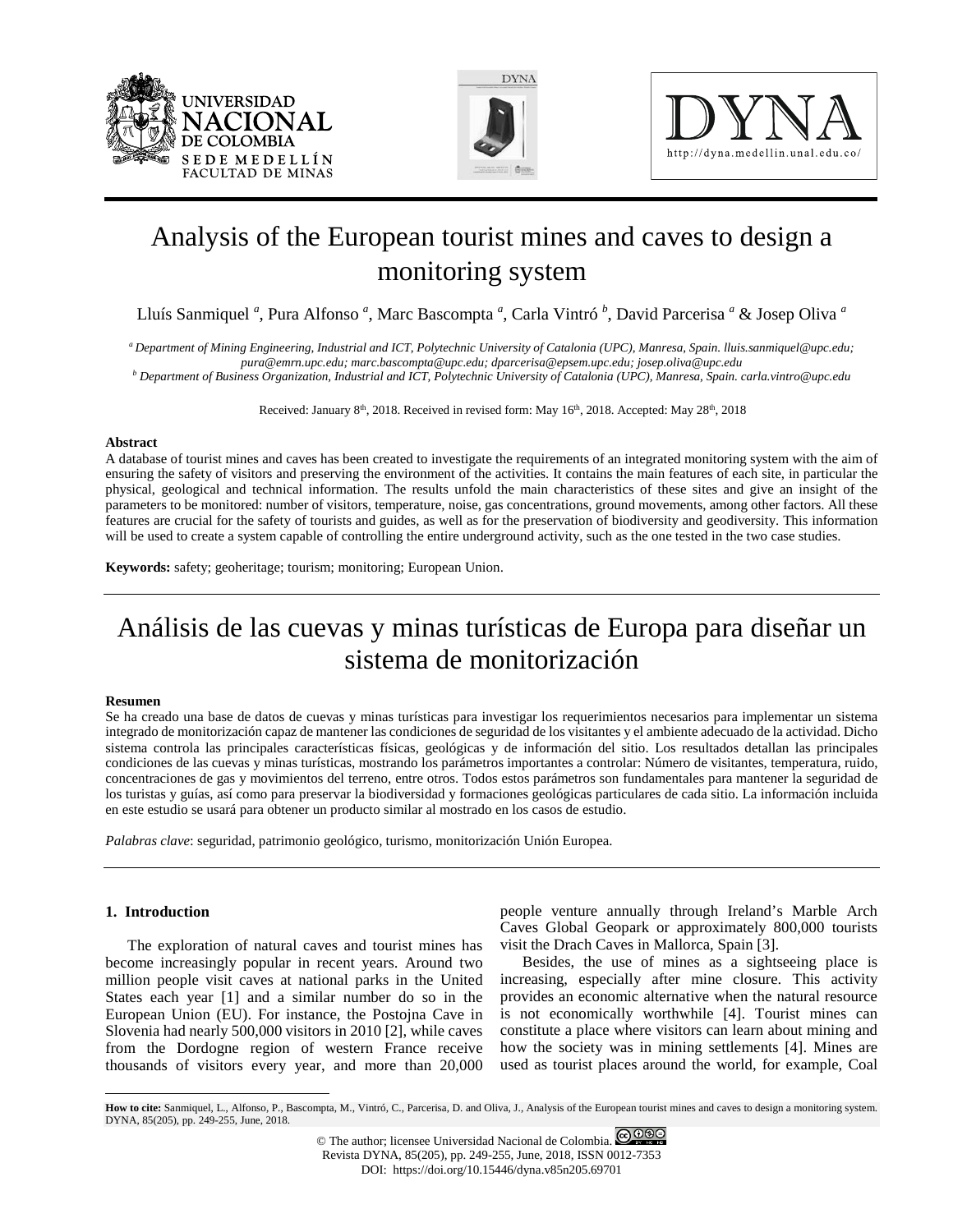mines from Wales [5], the Wieliczka Salt mine in Poland [6], La Union from Spain [7] or the Gambatesa Mine in Italy [8].

Visitors are usually unaware of the risks in underground environments and may behave unpredictably in critical situations [9]. Moreover, many tourist underground places are not equipped with an adequate monitoring system to guarantee visitor's safety, and several authors have reported accidents occurring in underground tourist sites [10]. Although control measures have been widely implemented to mitigate these hazards, there is still a long way to go in improving safety levels.

In addition, atmospheric parameters are very important for the conservation of speleothems and microorganisms in caves and are usually influenced by the number of visitors [7,11-13]. Body heat and lights contribute to increasing the temperature and changing the degree of humidity and evaporation rate [13]. While the air exhaled by visitors can substantially increase  $CO<sub>2</sub>$  levels [14],  $CO<sub>2</sub>$  levels above 5000 ppm (parts per million) can be dangerous to humans, whereas more than 2400 ppm can deteriorate cave formations or speleothems [15]. Radon is another gas of interest formed by natural radioactivity [16-18]. The presence of radon in confined spaces, such as caves and mines, may be harmful to the health of visitors and guides [19-21]. The control of radon is also important because it is a tracer to predict earthquakes, volcanic eruptions and air movements [22]. Therefore, it should be monitored in tourist caves to obtain correct calculations of the annual effective dose per visitor and to guide and preserve the activities [16]. Currently, European law requires regular controls in tourist mines and caves [21].

Tourist mines and caves are an important part of our heritage as a society. Mines have provided essential raw materials for industrial processes. Nowadays, some abandoned mines have been converted into tourist attractions to educate the public about the geoheritage of the area. Unfortunately, most of the research has focused on archaeological aspects and relics. As a result, castles, churches and other sites associated with important historical events have received great attention, while mining and industry have been among the least-known aspects of heritage [23]. Nevertheless, in recent decades, various authors have begun to study the geoheritage of these places [23,24].

The present study aims to contribute to the development of a technical system designed to ensure safety in underground tourist sites and preserve its optimal environmental conditions. The system consists of specialized wireless ZigBee-based with static and mobile nodes for detecting various parameters and sending corresponding signals to a central unit to process the inputs; for instance, temperature, noise, gases, ventilation, environmental conditions or slow movements (falls, movements in floors and ceilings of galleries, etc.). The system also includes the real-time positioning of visitors. There are several products available in the market that performs some of these functions [25], but they are too expensive for most tourist activities or only consider limited aspects such as monitoring the location of visitors [26,27]. For this reason, a novel product specifically tailored, easy-to-use with low-maintenance was proposed. The developed product will be tested prior to

commercialization in several tourist caves and mines in the EU. A database of the safety characteristics from different tourist caves and mines has been gathered as a first step to determine the situation in such activities.

## *1.1. Safety legislation in the European Union*

The regulatory framework applicable to tourist mines and caves is crucial in the development of a technical system designed to ensure safety in underground tourist sites. These regulations cover the planning (permits and licenses for the activity), safety, electrical and electronic devices, as well as the threshold limit values for gases. Furthermore, underground tourist sites may be affected by other laws, such as those concerning the natural environment (protection of ecosystems, animals and vegetation), water, town planning, mountains, geological heritage, etc. The regulatory framework from Germany, Austria, Spain, France, the United Kingdom, Ireland, Italy and Portugal has been analyzed, choosing these countries because they include 70% of all the tourist mines and caves in the EU. Other countries with a long mining tradition were also analyzed.

The mining legislation has not yet been harmonized within the EU. However, there is a specific law concerning health and safety: The European Framework Directive on Health and Safety at Work (Directive 89/391/EEC of 12 June 1989; OJ L 183, 29.6.1989), which has been transposed into the national law of the EU member states. The purpose of this Directive is to improve the safety and health of workers. It includes general principles concerning prevention of occupational hazard, safety and health protection, elimination of risk factors, accident information, consultation and participation of workers in accordance with the national laws, training programs for workers and their representatives and general guidelines for the application of these principles.

On the other hand, Directive 92/104/EEC of 3 December 1992 sets out the common EU regulatory framework for safety in the mining sector, including minimum requirements to improve the protection of workers' health and safety in surface and underground mining (12th individual Directive adopted under paragraph 1 of Article 16 of Directive 89/391/EEC). These basic rules have been transposed into national law by each EU member country, and some countries have even introduced more stringent and more specific regulations.

In most cases, mine safety legislation is the only specific reference for underground tourist sites in the EU. However, regulations have been enacted and guidance notes have been compiled for tourist mines and caves in other countries, such as Australia, where the Queensland Department of Mines and Energy published the Guidance Note QGN 08: Safety at Tourist Mines: Mining and Quarrying Safety and Health Act 1999, or in the United States with the Regulations of the Mine Safety and Training Program for Tourist Mines on 30 November 2002 (2 C.C.R. 407-6).

The presence and concentration of pollutants should be controlled at these sites, with each gas having its specific threshold limit value (TLV). However, there is no harmonized legislation for TLVs. Some countries have established national regulations, while countries with no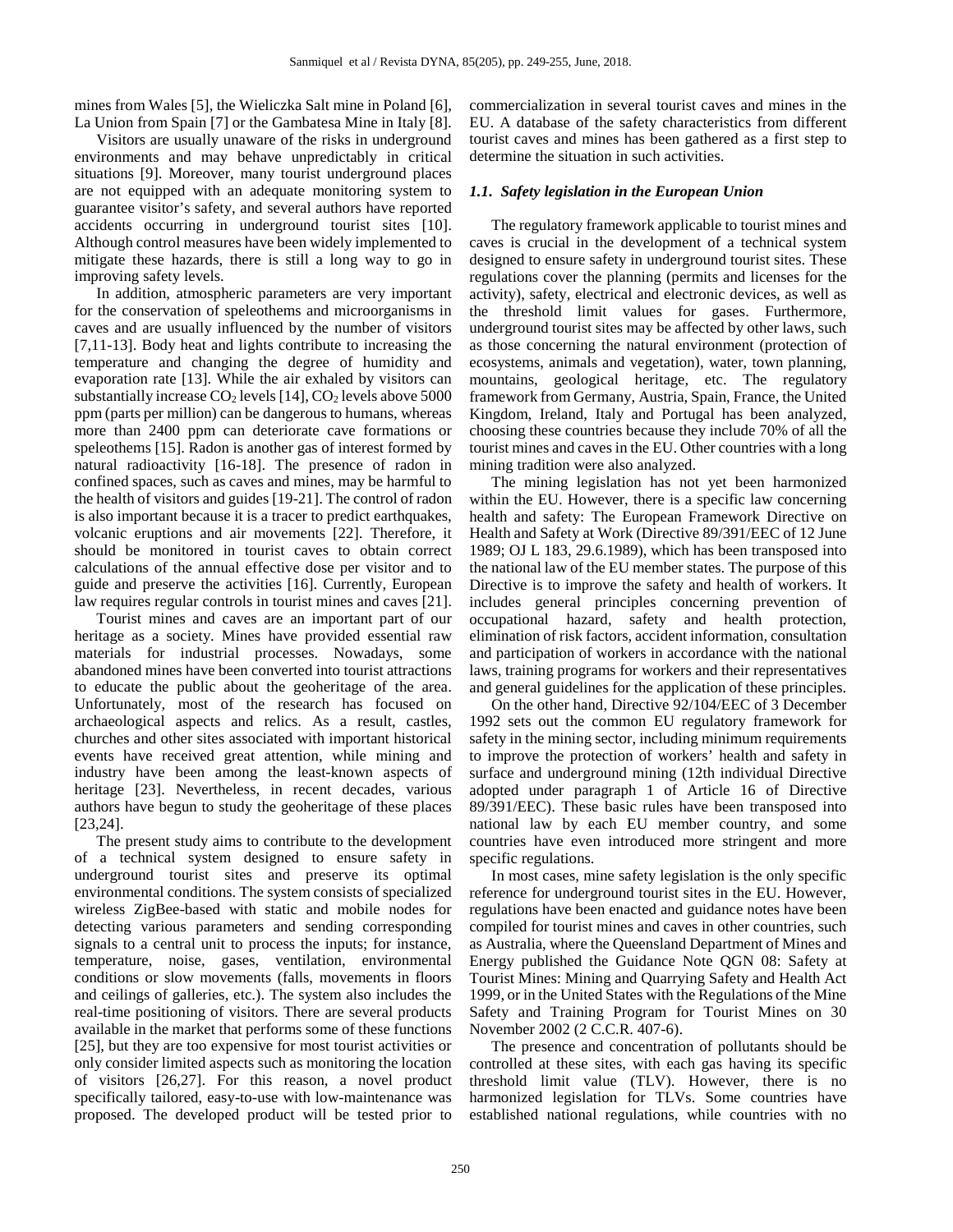national regulations generally adopt the values indicated by the American Conference of Industrial Hygienists (ACGIH) or by the EU Directives. For example, EU Directive 96/62/EC states that EU members must adopt measures to ensure that carbon monoxide (CO) concentrations in the air do not exceed 10 mg/m<sup>3</sup> (average of 8 hours), and EU Directive 96/29/EURATOM states that radon levels must be monitored in natural caves and mines. The ACGIH has also established a maximum concentration of 5000 ppm of carbon dioxide (CO2) for 8 hours. The International Commission on Radiological Protection (ICRP) (1994) recommends the annual effective dose of radon, implemented by national regulations such as the Spanish Royal Decree 783/2001.

# **2. Methodology**

A database of underground activities has been done by means of the ArcGIS software, with 549 caves and 324 mines, containing their physical and geological characteristics (Fig. 1). Specialized sources were consulted for this purpose, and a survey was needed to obtain more specific information and design an efficient monitoring system.

The open circles stand for caves that did not respond to the survey, while the ones that answered the survey are represented with filled circles. On the other hand, the crosses are mines that did not respond to the survey and filled circles with a white cross of mines with an answer.

The questionnaire was developed in nine languages: English, Spanish, Catalan, French, Polish, Italian, Estonian, Portuguese and German. It was designed to obtain short responses with three main sections:

- 1. General information of the activity.
- 2. Seventeen items relating to physical characteristics, technical aspects, environment, safety, and tourist cave regulations in the country.
- 3. Nine questions to evaluate the utility of the research project.

Some questions were open-ended, while others had a multiple-choice or using a five-point Likert scale. The Cronbach's alpha coefficient was applied to validate the questionnaire [28,29], obtaining a value of  $\alpha = 0.827$ , indicating its internal consistency and reliability. The initial mailing to 873 facilities (549 caves and 324 mines) was answered by 51 caves and 38 mines, which represents 10.2% of the total, with a maximum sampling error of 12%.

A database of underground activities has been done by means of the ArcGIS software, with 549 caves and 324 mines, containing their physical and geological characteristics (Fig. 1). Specialized sources were consulted for this purpose, and a survey was needed to obtain more specific information and design an efficient monitoring system.

## *2.1. Undersafe system*

Using the information gathered, a system to control tourist mines and caves was created. It consists of a basic unit controlled by a low-power ARM processor. The equipment includes:



Figure 1. Location of the mines and show caves included in the database. Source: Authors.

- Long distance RFID reader module
- ZigBee communication module
- Battery backup module
- Emergency lighting
- Internal intercom speaker

Communication took place via an Ethernet cable of 1 Gb capacity. It can be done via Wi-Fi module in situations where it is not possible, which is an integral part of the device. The system is able to:

- Track personnel and visitors
- Act as a communication system
- Soil sound detection and underground vibration
- Real-time monitoring of the underground environment: CO, CO2, O2, temperature and humidity.

All this information can be monitored by mobile phone or computer. Fig. 2 displays the system exposed above.



Figure 2. Undersafe system created. Source: Authors.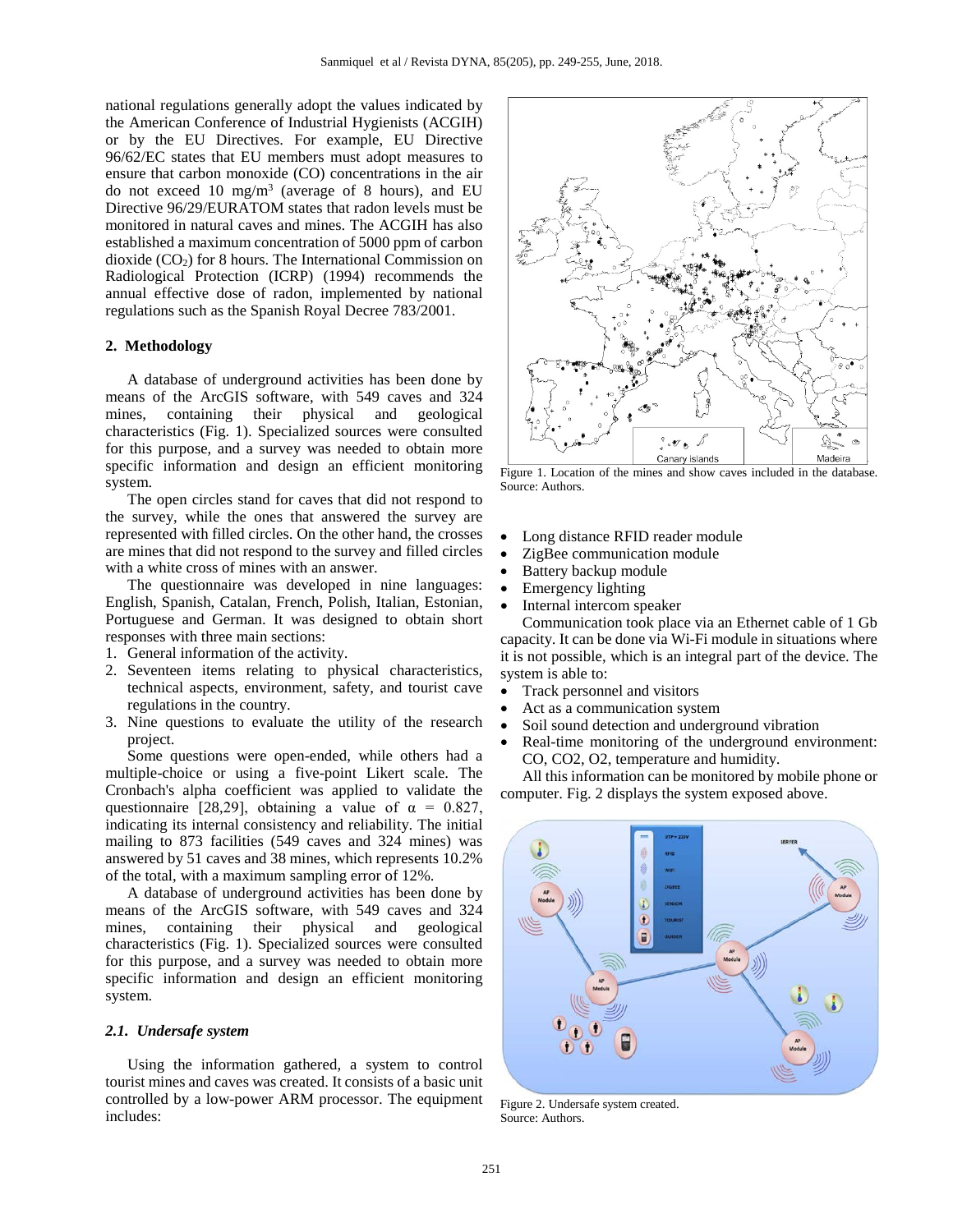| Table 1.                                                    |
|-------------------------------------------------------------|
| Number of surveyed mines and caves and answers per country. |

| Country        | <b>Mines or</b> | <b>Answers</b>   | <b>Percentage of</b> |
|----------------|-----------------|------------------|----------------------|
|                | caves           |                  | answers $(\% )$      |
| Austria        | 72              | 3                | 4.2                  |
| Belgium        | 25              | 4                | 16.0                 |
| Bulgaria       | 19              | 2                | 10.5                 |
| Croatia        | 11              | 3                | 27.3                 |
| Czech Republic | 23              | $\overline{0}$   | 0.0                  |
| Denmark        | 3               | $\boldsymbol{0}$ | 0.0                  |
| Estonia        | $\mathbf{1}$    | $\overline{0}$   | 0.0                  |
| Finland        | 5               | $\overline{0}$   | 0.0                  |
| France         | 180             | 15               | 8.3                  |
| Germany        | 213             | 14               | 6.6                  |
| Hungary        | 5               | 1                | 20.0                 |
| Ireland        | 5               | 3                | 60.0                 |
| Italy          | 44              | $\overline{c}$   | 4.5                  |
| Luxembourg     | 1               | $\boldsymbol{0}$ | 0.0                  |
| Malta          | 1               | $\overline{0}$   | 0.0                  |
| Holland        | $\overline{2}$  | $\overline{0}$   | 0.0                  |
| Poland         | 33              | $\overline{c}$   | 6.1                  |
| Portugal       | 18              | $\mathbf{1}$     | 5.6                  |
| Rumania        | 18              | $\mathbf{0}$     | 0.0                  |
| Slovenia       | 22              | 2                | 9.1                  |
| Spain          | 103             | 32               | 31.1                 |
| Sweden         | 28              | 1                | 3.6                  |
| United         | 41              | 5                |                      |
| Kingdom        |                 |                  | 12.2                 |
| <b>Total</b>   | 873             | 89               | 10.2                 |

Source: Authors.

#### **3 Results and discussion**

The facilities analyzed constitute a representative sample of show caves and tourist mines from the EU, of which 10.2% of the answers have similar figures to those of other studies [30]. Table 1 shows the number of activities and answers for each country.

#### *3.1. Physical characteristics of the sites*

They are located in diverse geological settings, comprising different types of rocks, with carbonate rocks being the most abundant; although, there are also examples of conglomerates (Font Major Cave, Catalonia, Spain), sandstones and shales (Clearwell Caves, Gloucestershire, United Kingdom; Speedwell and Peak Caverns, Derbyshire, United Kingdom), and volcanic rocks (La Pintada and El Viento Caves, Canary Islands, Spain). In addition, the study encompassed mines containing several types of minerals, such as the salt mines of Wieliczka, Poland, the Eugènia lead mine from Catalonia, Spain, and the Almadén mercury mines from Castile-La Mancha, Spain.

Underground tourist sites vary in length from very short, less than 7 m to more than 1 km. Moreover, most routes had a depth of less than 100 m, all of them being less than 200 m.

Another characteristic that should be considered when planning the safety monitoring system is the presence of water. As a result of karstic processes, many caves contain rivers or lakes. However, these bodies of water are not used for tourist purposes in most cases.

#### *3.2. Visitor control*

When designing a monitoring system, the carrying capacity of visitors is an important parameter to consider in



Figure 3. (a) Number of visitors per year; (b) visitors capacity of the activities. Source: Authors.

terms of safety and influence of visitors to the environment among other parameters [31,32]. Fig. 3 displays the number of visitors per year in the surveyed activities and the maximum capacity of visitors at the same time. The capacity of the facilities depends on the geometrical characteristics, as well as the environmental, ecological and safety issues. The number of available guides is another factor that affects the number of simultaneous visitors.

Only 11 activities can be visited without a guide. Besides, most of them have less than 15 employees. Some managers mentioned that they would increase the maximum number of visitors if they had the right technology to do so. Most caves (85%) are accessed on foot, and only a few (15%) have other options like vehicles or lifts. The percentages reported in tourist mines were very similar, 83% access on foot and 17% by vehicles or lift.

#### *3.3. Physico-chemical conditions*

The control of environmental conditions is crucial to maintain safety levels in underground activities. Maximum and minimum mean temperatures vary between 6 and 15ºC, with some cases below 0ºC or above 20ºC. Internal combustion vehicles in underground tourist facilities can also have an influence on the environment due to the emission of various gases, including  $CO<sub>2</sub>$ . Fortunately, its use is not common as 2% uses internal combustion vehicles according to the questionnaire.

Ventilation control is also crucial to remove the affected air and provide oxygen to humans. The ventilation system can be either natural or forced, but 14% has set up artificial ventilation.

# *3.4. Geotechnical control*

These risks are often monitored using extensometers or other techniques [33]. Data can be recorded *in situ* or using remote servers [34], and then landslides are predicted to prevent accidents involving visitors. The developed system has been tested using the information gathered from the questionnaire.

# *3.5. Geoheritage*

Most of the tourist sites analyzed in this study have special ecological, geological or prehistoric elements that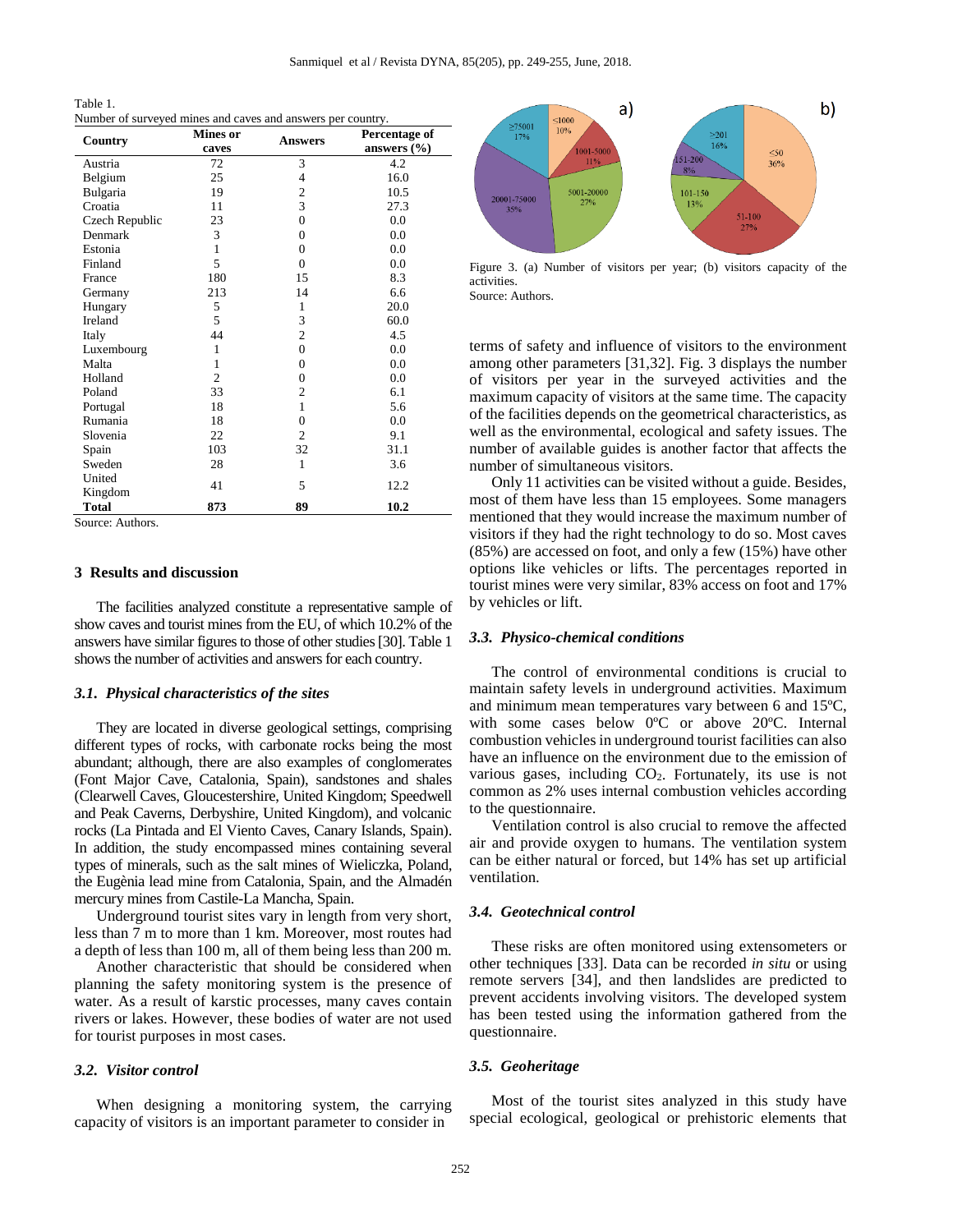should be preserved (for example, karst formations or ancient paintings). A suited monitoring system is crucial to preserve these elements.

## *3.6. Biodiversity*

Many underground sites contain characteristic fauna and flora of interest that could be affected by human impact. An important parameter in this regard is illumination [35-37]. In addition, tourist caves and mines may require physical modifications to allow easy access for visitors, which could alter ecosystems and biodiversity [13,38].

# **4. Cases studies**

The results have been used to design the monitoring system and validate it in a two-case study.

#### *4.1. The Minilla mine (Cardona, Spain)*

The tourist mine called Minilla is located in Cardona, 100 km from Barcelona. A former potash mine was closed in 1987 with only one drift accessible to the public. It is a small activity that excavates into a diaper near the surface. It was adapted to touristic visits in 1996 with a length of approximately 500 m.

Previous studies pointed out the hazard due to the existence of dolines, collapsing 70 m eventually. Hence, a network of 8 extensometers was installed in the drift to verify the security level, four in the rock mass and other four through the main fissures (Fig. 4). Each extensometer was connected by means of wires to a junction box located at the exit of the mine, where there was a central unit to detect any movement from the face or floor.



Figure 4. Scheme of the Minilla mine with the extensometers location. Source: Authors.

The use of multiple extensometers to control floor and ceiling movements in mines and caves was successful. For this reason, the system is suggested as a useful option to control geotechnical conditions instead of traditional methods that are more expensive.

## *4.2 Salt Mine of Wieliczka (Spain)*

The Wieliczka mine is one of the most important tourist mines in the world, receiving more than one million tourists per year. In addition, several natural caves are connected to the galleries resulting from the mining activity, such as the Groty Krysztalowe [39].

Salt mines are intrinsically hazardous and are essentially related to gas emissions [40,41]. The preliminary safety system was tested at the Wieliczka mine. The entire system was set up and tested in an underground passage for two days, checking the position of the tourists, temperatures, humidity, gas levels, geophones signal (falling rocks and ground movements) and laser detectors (ceiling, ground and walls movement). These parameters were gathered and managed by the software, obtaining positive validations in all cases. This information was obtained live and was displayed on a digital map. The tests demonstrated that the system is an appropriate tool to improve safety in underground tourist activities.

## **5. Conclusions**

The survey has given an overview of the tourist mines and caves in Europe, their main characteristics and what the system should include to control the site. The proposed system and data gathered may help to open new underground tourist sites and boost their importance as part of the geological and historical heritage. According to the managers of underground tourist sites, the most important factors to control include: number of visitors, physico-chemical and geotectonic parameters, geoheritage care and biodiversity control. Most of the tourist sites analyzed have special ecological, geological or prehistoric elements that should be preserved. However, they may require physical modifications in order to allow easy access to visitors and alter the ecosystem and biodiversity. A balanced solution must be found to promote them while conserving their natural features.

It has also been noted that each country applies different regulations for underground activities, and there is no harmonized regulatory framework. A common EU regulation integrating administrative requirements, geoheritage, ecological and environmental issues, and safety conditions in underground tourist activities would be of great interest.

In addition, the system created has been verified as a useful tool for monitoring the safety and environmental conditions of tourist underground places. The information previously collected has been crucial to know the necessities of the system, verifying its suitability in two case studies.

## **Acknowledgements**

This study forms part of the UnderSafe project, supported by the European Economic Community as part of the 7th Framework Program. The authors would like to thank the staff who responded to the various activities of the questionnaire.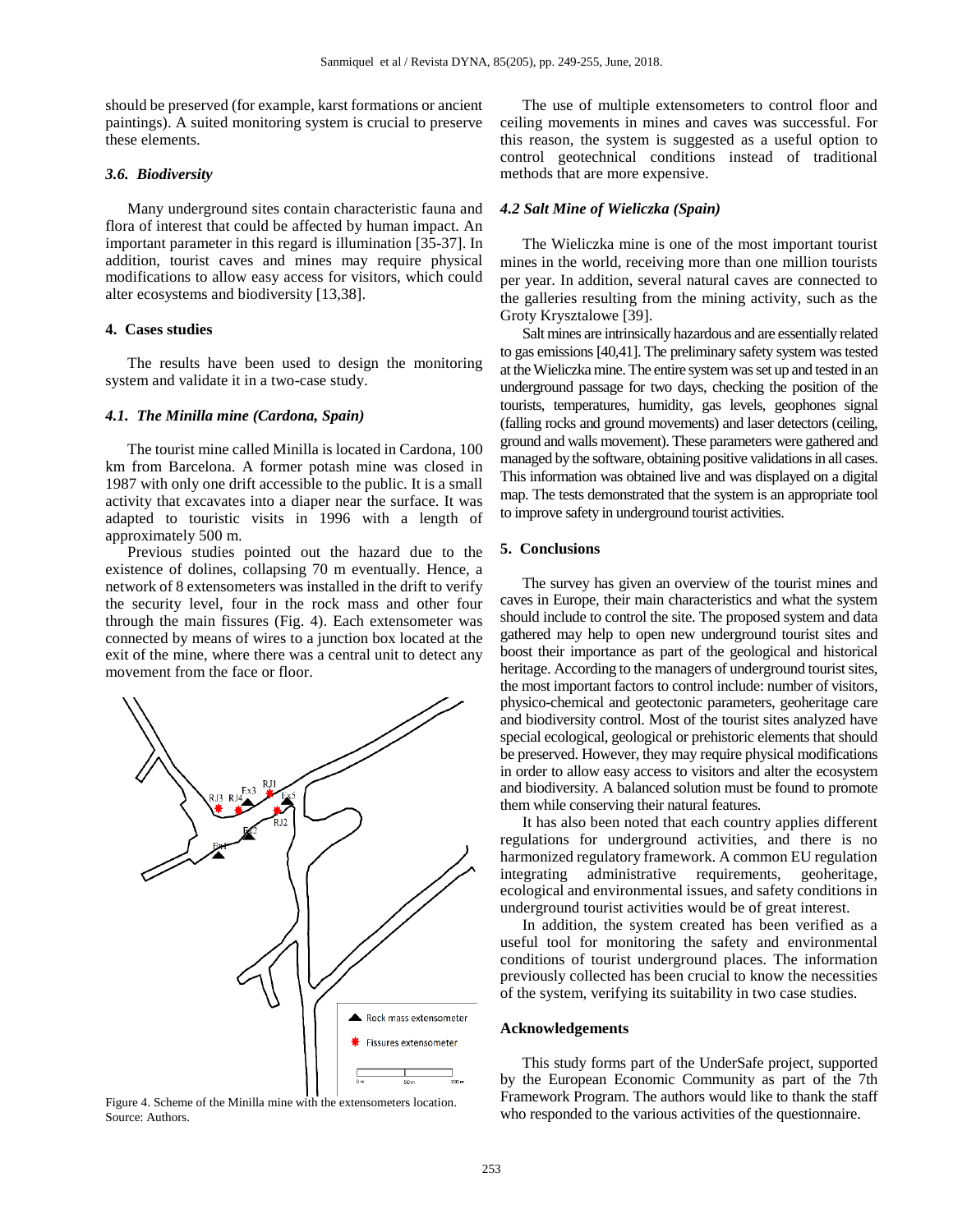## **References**

- [1] Pereira, R., Infectious diseases associated with caves. Wilderness & Environmental Medicine, 22, pp. 115-121, 2011. DOI: 10.1016/j.wem.2011.02.012.
- [2] Šebela, S., Prelovšek, M.and Turk, J., Impact of peak period visits on the Postojna Cave (Slovenia) microclimate. Theor. Appl. Climatol. 111, pp. 51-64. 2010.
- [3] Ginés, J., Las cuevas turísticas de las Islas Baleares: antecedentes y estado de la cuestión. Publicaciones del Instituto Geológico y Minero de España, Serie Hidrogeología y Aguas Subterráneas, 24, pp. 17-30, 2007. ISSN 0211-2515
- [4] Ruíz-Ballesteros, E. and Hernández-Ramírez, M., Identity and community reflections on the development of mining heritage tourism in Southern Spain. Tourism Management, 28, pp. 677-687, 2007. DOI: 10.1016/j.tourman.2006.03.001.
- Wanhill, S., Mines- a tourist atraction: coal mining in industrial South Wales. Journal of travel research, 39, pp .60-69, 2000. DOI: 10.1177/004728750003900108.
- [6] Smith, M.K., Issues in cultural tourism studies. Routledge, London, UK, 272. 2009.
- [7] Peñas-Castejón, J.M., Maciá-Sánchez, J.F., Jiménez-Medina, M.P. and Peñalver-Martínez, M.J., Cyclical salt efflorescence weathering: An invisible threat to the recovery of underground mine environment for tourist exploitation. Environmental Earth Science, 72, pp. 1901- 1913, 2014.
- [8] Garofano, M. and Govoni, D., Underground geotourism: a historic and economic overview of show caves and show mines in Italy. Geoheritage, 4, pp. 79-92, 2012. DOI: 10.1007/s12371-012-0055-3
- [9] [Papini, M., Longoni, L.](https://apps.webofknowledge.com/OneClickSearch.do?product=WOS&search_mode=OneClickSearch&colName=WOS&SID=3EJ6FP2L8jKE3k5kMD5&field=AU&value=Papini,%20M) an[d Dell'Orto, K.,](https://apps.webofknowledge.com/OneClickSearch.do?product=WOS&search_mode=OneClickSearch&colName=WOS&SID=3EJ6FP2L8jKE3k5kMD5&field=AU&value=Dell%27Orto,%20K) Emergency guidelines for two abandoned mines in Piani dei Resinelli area (Lecco). In: Underground spaces: design, engineering and environmental aspects. Book series: WIT Transactions on the Built Environment 102, pp. 99- 108, 2008.
- [10] Wharton, D.R. and Mortimer, R.B., Rhabdomyolysis after prolonged suspension in a cave. Wilderness & Environmental Medicine, 22, pp. 52-53, 2011. DOI: 10.1016/j.wem.2010.12.007.
- [11] Huppert, G., Burri, E., Forti, P. and Cigna, A., Effects of tourist development on caves and karst. In: Williams, P.W. (ed.), Karst terrains: environmental changes and human impact. Catena Supplement, 25, pp. 251-268, 1993.
- [12] Gillieson, D., Caves: processes, development, management. Blackwell, Oxford. 1996.
- [13] Russell, M.J. and MacLean, L., Management issues in a Tasmanian tourist cave: potential microclimatic impacts of cave modifications. Journal of Environmental Management, 87, pp. 474-483, 2008. DOI: 10.1016/j.jenvman.2007.01.012.
- [14] Faimon, J., Stelcl, J. and Sas, D., Anthropogenic CO2-flux into cave atmosphere and its environmental impact: a case study in the Cisařská Cave (Moravian Karst, Czech Republic). Science of the Total Environment, 369, pp. 231-245, 2006.
- [15] Kermode, L.O., Cave corrosion by tourists: cave management in Australia 3. Proceedings of the 3rd Australian Conference on Cave Tourism and Management, Mt. Gambier, South Australia. Australasian Cave and Karst Management Association, Carlton South, Victoria, pp. 97-104, 1979.
- [16] Lario, J., Sánchez-Moral, S., Cañaveras, J.C., Cuezva, S. and Soler, V., Radon continuous monitoring in Altamira Cave (northern Spain) to assess user's annual effective dose. Journal of Environmental<br>Radioactivity 80 pp. 161-174 2005 DOI: Radioactivity, 80, pp. 161-174, 2005. DOI: 10.1016/j.jenvrad.2004.06.007.
- [17] Bahtijari, M., Vaupotic, J., Gregoric, A., Stegnar, P. and Kobal, I., Exposure to radon in the Gadime Cave, Kosovo. Journal of Environmental Radioactivity, 99, pp. 343-348, 2008. DOI: 10.1016/j.jenvrad.2007.08.003
- [18] Dumitru, O., Onac, B.P., Fornós, J.J., Cosma, C., Ginés, A., Ginés, J. and Merino, A., Radon survey in caves from Mallorca Island, Spain. Science of the Total Environment, 526, pp. 196-203, 2015 DOI: 10.1016/j.scitotenv.2015.04.076.
- [19] Gillmore, G.K., Sperrin, M., Phillips, P. and Denman, A., Radon hazards, geology and exposure of cave users: a case study and some

theoretical perspectives. Ecotoxicology and Environmental Safety, 46, pp. 279-288, 2000. DOI: 10.1006/eesa.2000.1922.

- [20] Sperrin, M., Denman, T. and Phillips, P., Estimating the dose from radon to recreational cave users in the Mendips, UK. Journal of Environmental Radioactivity, 49, pp. 235-240, 2000. DOI: 10.1016/S0265-931X(99)00108-3.
- [21] Bruzzone, D., Bussallino, M., Castello, G., Maggiolo, S. and Rossi, D., Measurement of the concentration of radon gas in the Toirano's caves (Liguria). Annali di Chimica, 96, pp. 515-524, 2006. DOI: 10.1002/adic.200690053.
- [22] Tchorz-Trzeciakiewicz, D.E. and Parkitny, T., Radon as a tracer of daily, seasonal and spatial air movements in the Underground Tourist Route "Coal Mine" (SW Poland). Journal of Environmental Radioactivity, 149, pp. 90-98, 2015. DOI: Radioactivity, 149, pp. 10.1016/j.jenvrad.2015.07.006.
- [23] Edwards, J.A. and Llurdés, J.C., Mines and quarries: industrial heritage tourism. Annals of Tourism Research, 23, pp. 341-363, 1996. DOI: 10.1016/0160-7383(95)00067-4.
- [24] Ferrero, E., Giardino, M., Lozar, F., Lozar, F., Giordano, E., Belluso, E. and Perotti, L., Geodiversity action plans for the enhancement of geoheritage in the Piemonte region (north-western Italy). Annals of Geophysics, 55, pp. 487-495, 2012.
- [25] Sondag, F., van Ruymbeke, M., Soubiès, F., Santos, R., Somerhausen, A., Seidel, A. and Boggiani, P., Monitoring present day climatic conditions in tropical caves using an Environmental Data Acquisition System (EDAS). Journal of Hydrology 273, pp. 103-118, 2003. DOI: 10.1016/S0022-1694(02)00362-1.
- [26] Orellana, D., Bregt, A.K., Ligtenberg, A. and Wachowicz, M., Exploring visitor movement patterns in natural recreational areas.<br>Tourism Management, 33, pp. 672-682, 2012. DOI: pp. 672-682, 2012. DOI: 10.1016/j.tourman.2011.07.010.
- [27] Versichele, M., de Groote, L., Claeys Bouuaert, M., Neutens, T., Moerman, I. and Van de Weghe, N., Pattern mining in tourist attraction visits through association rule learning on Bluetooth tracking data: a case study of Ghent, Belgium. Tourism Management, 44, pp. 67-81, 2014. DOI: 10.1016/j.tourman.2014.02.009
- [28] Cronbach, L.J., Coefficient alpha and the internal structure of tests. Psychometrika, 16(3), pp. 297-334, 1951. DOI: 10.1007/BF02310555
- [29] Yang, Y. and Green, S.B., Coefficient alpha: a reliability coefficient for the 21st century? Journal of Psychoeducational Assessement, 29, pp. 377-392, 2011. DOI: 10.1177/0734282911406668.
- [30] Sanmiquel, L., Rossell, J.M., Vintró, C. and Freijo, M., Influence of occupational safety management on the incidence rate of occupational accidents in the Spanish industrial and ornamental stone mining. Work 49(2), pp. 307-314, 2014. DOI: 10.3233/WOR-141854
- [31] Lobo, A.S.L., Trajano, E., Marinho, M. de A., Bichuette, M.E., Scaleante, J.A.B., Scaleante, O.A.F., Rocha, B.N. and Laterza, F.V., Projection of tourist scenarios onto fragility maps: framework for determination of provisional tourist carrying capacity in a Brazilian show cave. Tourism Management, 35, pp. 234-243, 2013. DOI: 10.1016/j.tourman.2012.07.008.
- [32] Lobo, A.S.L., Tourist carrying capacity of Santana cave (PETAR-SP, Brazil): a new method based on a critical atmospheric parameter. Tourism Management Perspectives, 16, pp. 67-75, 2015. DOI: 10.1016/j.tmp.2015.07.001.
- [33] [Gosar, A.,](http://www.scopus.com/authid/detail.url?authorId=6601989284&eid=2-s2.0-84855591031) [Šebela, S.,](http://www.scopus.com/authid/detail.url?authorId=6506800863&eid=2-s2.0-84855591031) [Košťák, B](http://www.scopus.com/authid/detail.url?authorId=6601998284&eid=2-s2.0-84855591031). an[d Stemberk, J.,](http://www.scopus.com/authid/detail.url?authorId=9274232100&eid=2-s2.0-84855591031) [On the state of the](http://www.scopus.com/record/display.url?eid=2-s2.0-84855591031&origin=resultslist&sort=plf-f&src=s&st1=show+caves&nlo=&nlr=&nls=&sid=AB59D8F2BA50683587C614B098B8ADED.zQKnzAySRvJOZYcdfIziQ%3a290&sot=b&sdt=sisr&sl=25&s=TITLE-ABS-KEY%28show+caves%29&ref=%28%28%28monitoring%29%29+AND+%28movement%29%29+AND+%28extensometer%29&relpos=2&relpos=2&searchTerm=%28TITLE-ABS-KEY%28show+caves%29%29+AND+%28%28%28monitoring%29%29+AND+%28movement%29%29+AND+%28extensometer%29)  [TM 71 extensometer monitoring in Slovenia: seven years of micro](http://www.scopus.com/record/display.url?eid=2-s2.0-84855591031&origin=resultslist&sort=plf-f&src=s&st1=show+caves&nlo=&nlr=&nls=&sid=AB59D8F2BA50683587C614B098B8ADED.zQKnzAySRvJOZYcdfIziQ%3a290&sot=b&sdt=sisr&sl=25&s=TITLE-ABS-KEY%28show+caves%29&ref=%28%28%28monitoring%29%29+AND+%28movement%29%29+AND+%28extensometer%29&relpos=2&relpos=2&searchTerm=%28TITLE-ABS-KEY%28show+caves%29%29+AND+%28%28%28monitoring%29%29+AND+%28movement%29%29+AND+%28extensometer%29)[tectonic displacement measurements.](http://www.scopus.com/record/display.url?eid=2-s2.0-84855591031&origin=resultslist&sort=plf-f&src=s&st1=show+caves&nlo=&nlr=&nls=&sid=AB59D8F2BA50683587C614B098B8ADED.zQKnzAySRvJOZYcdfIziQ%3a290&sot=b&sdt=sisr&sl=25&s=TITLE-ABS-KEY%28show+caves%29&ref=%28%28%28monitoring%29%29+AND+%28movement%29%29+AND+%28extensometer%29&relpos=2&relpos=2&searchTerm=%28TITLE-ABS-KEY%28show+caves%29%29+AND+%28%28%28monitoring%29%29+AND+%28movement%29%29+AND+%28extensometer%29) Acta Geodynamica et Geomaterialia, 8, pp. 389-402, 2011.
- [34] [Klimeš, J.,](http://www.scopus.com/authid/detail.url?authorId=22985051900&eid=2-s2.0-84865805333) [Rowberry, M.D.,](http://www.scopus.com/authid/detail.url?authorId=39661393200&eid=2-s2.0-84865805333) [Blahut, J.,](http://www.scopus.com/authid/detail.url?authorId=27267487700&eid=2-s2.0-84865805333) [Briestenský, M.,](http://www.scopus.com/authid/detail.url?authorId=23018185800&eid=2-s2.0-84865805333) [Hartvich, F.,](http://www.scopus.com/authid/detail.url?authorId=22985257400&eid=2-s2.0-84865805333)  [Košťák, B.](http://www.scopus.com/authid/detail.url?authorId=6601998284&eid=2-s2.0-84865805333), [Rybář, J.](http://www.scopus.com/authid/detail.url?authorId=6603041108&eid=2-s2.0-84865805333), [Stemberk, J.](http://www.scopus.com/authid/detail.url?authorId=9274232100&eid=2-s2.0-84865805333) and [Štěpančíková, P.](http://www.scopus.com/authid/detail.url?authorId=15728493400&eid=2-s2.0-84865805333), The monitoring of slow-moving landslides and assessment of stabilization measures using an optical-mechanical crack gauge. Landslides 9, pp. 407-415, 2012. DOI: 10.1007/s10346-011-0306-4.
- [35] Cardiff, S.G.[, Ratrimomanarivo, F.H.](http://www.scopus.com/authid/detail.url?authorId=11241305100&eid=2-s2.0-84873165574) an[d Goodman, S.M.,](http://www.scopus.com/authid/detail.url?authorId=55575962600&eid=2-s2.0-84873165574) The effect of tourist visits on the behavior of Rousettus madagascariensis (Chiroptera: Pteropodidae) in the Caves of Ankarana, Northern Madagascar. [Acta Chiropterologica,](http://www.scopus.com/source/sourceInfo.url?sourceId=24079&origin=recordpage) 14, pp. 479-490, 2012. DOI: 10.3161/150811012X661783.
- [36] Merritt, D.J. and Clarke, A.K., The impact of cave lighting on the bioluminescent display of the Tasmanian glow-worm Arachnocampa